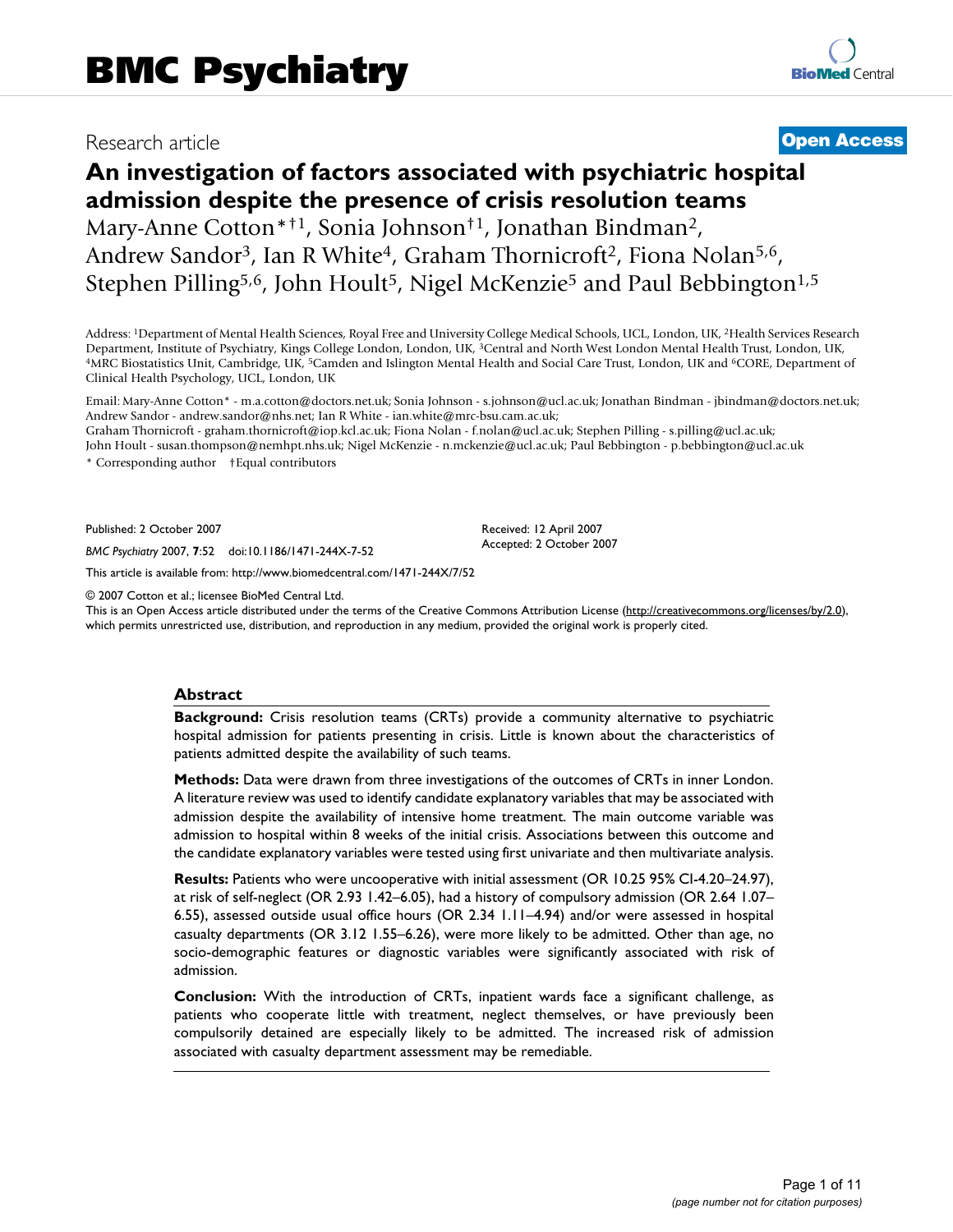# **Background**

Crisis resolution teams offer an alternative to hospital admission in mental health crises. They target people who would be admitted acutely to hospital without their intervention, providing intensive home treatment whenever feasible with 24 hour availability, daily or twice daily home visits, control over access to in-patient beds and a range of interventions focused both on symptoms and immediate social problems. Nationwide introduction of crisis resolution teams is a requirement in England [1], and the National Service Mapping for Mental Health in 2005 [2] indicated that 267 CRTs had been established. Similar teams were established throughout the state of Victoria, Australia in the 1990s [3], and diversion from acute admission through the provision of a rapid response in the community and frequent multidisciplinary home visits has been the aim of a variety of model services introduced in several countries over the past few decades. [4-6].

Recent evidence suggests that intensive home treatment delivered by CRTs does reduce admission rates. Two studies, one naturalistic and one a randomised controlled trial, have investigated outcomes of CRT care in Islington, London [7,8]. Both showed a significant reduction in hospital admissions at 8 weeks and 6 weeks respectively for those given access to a CRT. An analysis of the impact nationally of CRT introduction suggests a significant reduction in admission rates associated with this, especially for CRTs with a higher degree of model fidelity [9]. These recent findings cohere with older studies from various countries involving the evaluation of teams offering acute home treatment, even though the characteristics of the teams offering home treatment and the wider service context are substantially different. [10,11].

While intensive home treatment teams appear to have some impact on admissions, all studies indicate that a substantial group of patients is admitted to hospital despite the availability of such teams. As yet, little is known about the factors associated with patients being admitted to hospital despite the availability of such an alternative. A better understanding of this may be helpful in several ways. Firstly, such evidence may help inform further development of intensive home treatment services as there may be scope for modifying them so they are better able to meet the needs of those currently admitted. Secondly, the composition of in-patient populations may change as a result of the introduction of home treatment, and service planning and provision in hospitals should target the groups most likely to be admitted. Thirdly, clinicians deciding whether to admit patients may find it helpful to know which groups are most likely to be successfully managed at home. And finally, other alternatives to hospital admission such as residential crisis services

might meet the needs of some of those currently admitted despite the availability of CRTs.

A few previous studies have investigated variables associated with hospital admission in settings where a community alternative is available [12-22]. Table 1 lists them. Most have substantial limitations. Firstly, only three relate to alternatives that are purely short-term acute home treatment teams – most are hybrid services delivering both acute and continuing care [12-14]. Secondly, almost half the papers did not involve a multivariate analysis, so that factors independently associated with admission when others are adjusted for could not be identified [12,13,15- 17]. Thirdly four papers had samples of fewer than 100 subjects [[12,13,15], and [18]]. Finally, the candidate variables investigated differed considerably from one study to another, with none investigating anything close to a full set of candidate variables. Police referral, psychosis and being suicidal were the most frequent observed positive findings.

Many other investigations have been published of factors which may influence the decision to admit from the casualty department or emergency room [23], but these have not been included here as no innovative alternative to hospital admission was available.

#### *Aims*

The aim of this study was to explore which of a comprehensive set of explanatory variables were independently associated with hospital admission within 8 weeks of an initial crisis presentation in a large cohort of patients with access to a CRT. Secondary objectives were to explore variables associated with admission within 6 months, with total bed days at 8 weeks and 6 months and with compulsory hospital detention.

# **Methods**

The data used were collected whilst conducting 3 studies in deprived London Boroughs comparing outcomes of CRTs with standard care. Two are published [7,8]; the third (in North Southwark) used a methodology closely based on that employed by Johnson et al. [8]. Only data from the experimental groups are included in the analyses for the current study, so that all in the sample on which these analyses are based had access to CRT care.

#### *Setting and description of services*

Three different CRTs were investigated in the three studies whose results have been pooled for this analysis. Two were located in the London Borough of Islington and one in the London Borough of North Southwark. These are all deprived inner London boroughs with ethnically very mixed populations. The Islington sectors were served by well established community mental health teams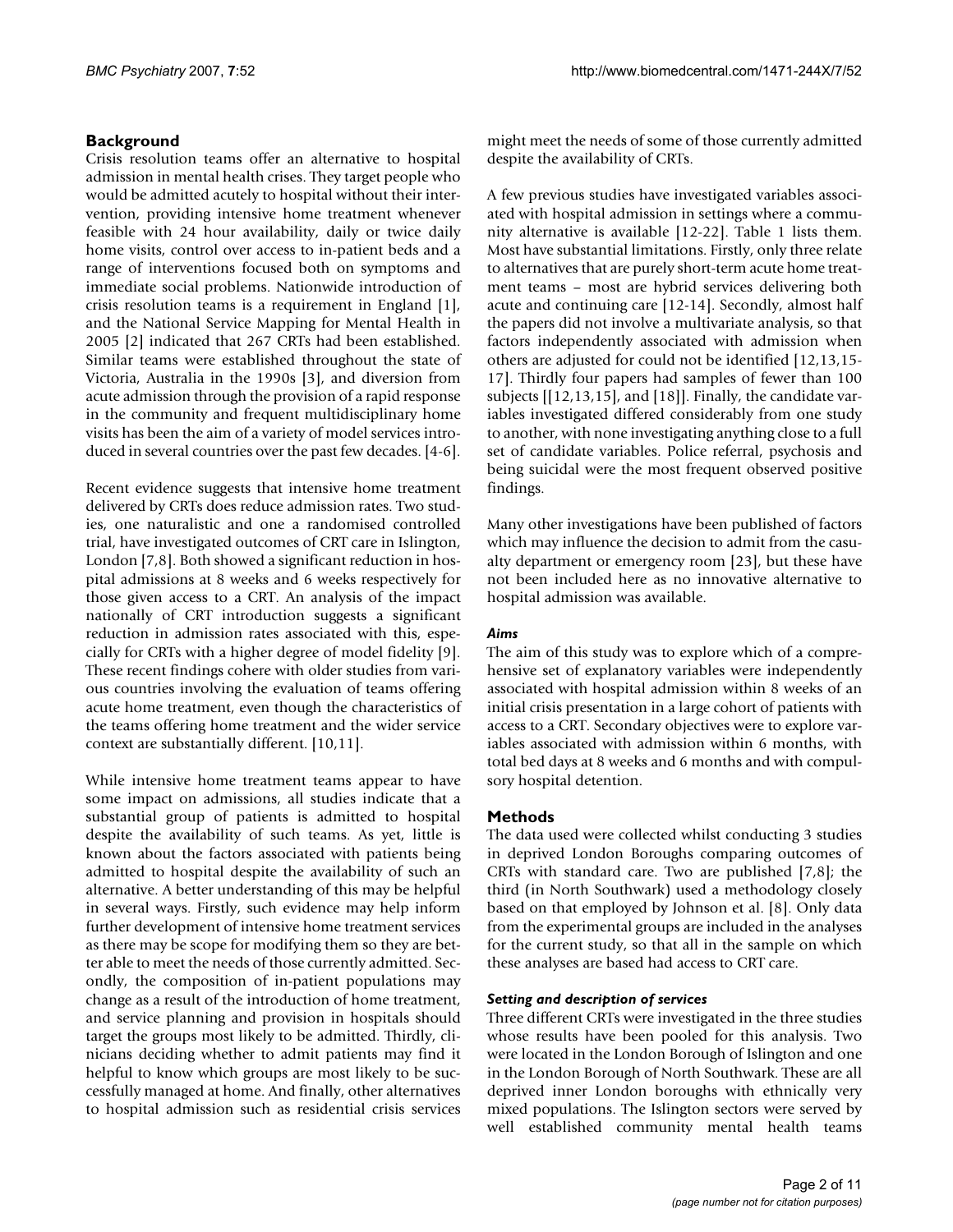| Paper and country<br>of origin                                    | Comparison groups and<br>statistical analysis                                                                                                                                                                                                                | Description of the service<br>alternative to hospital<br>admission                                                                                                                                                                                                                                                                 | Variables found to be significantly<br>associated with psychiatric hospital<br>admission                                                                                                                                                                                                                                                                                         |
|-------------------------------------------------------------------|--------------------------------------------------------------------------------------------------------------------------------------------------------------------------------------------------------------------------------------------------------------|------------------------------------------------------------------------------------------------------------------------------------------------------------------------------------------------------------------------------------------------------------------------------------------------------------------------------------|----------------------------------------------------------------------------------------------------------------------------------------------------------------------------------------------------------------------------------------------------------------------------------------------------------------------------------------------------------------------------------|
| Brimblecombe N 1999<br>[17]<br>Brimblecombe N 2003<br>[19]<br>UK. | 197 subjects in HT compared to<br>121 admitted to hospital<br>Chi Squared test.<br>231 subjects accepted for HT<br>compared to 62 subjects requiring<br>hospital admission.<br>Forward logistic regression<br>analysis                                       | Typical crisis resolution team<br>however only provided 12-hour<br>service daily including weekends.                                                                                                                                                                                                                               | Hypo manic presentation<br>Personality disorder<br>High suicidal ideation ( $p < 0.01$ )<br>Previous hospital admission ( $p < 0.01$ )                                                                                                                                                                                                                                           |
| Dean C1990<br>[12]<br>UK                                          | 65 subjects treated by HT<br>compared to 34 subjects admitted<br>to hospital.<br>Chi-squared test.                                                                                                                                                           | Typical crisis resolution team.                                                                                                                                                                                                                                                                                                    | Assessment outside office hours.<br>Assessment in hospital or police station as<br>opposed to home or outpatients<br>Living alone.<br>Not married.<br>Younger (men).<br>Previous admissions.<br>Previous compulsory admissions.<br>Violent during episode of illness.                                                                                                            |
| Harrison   200 l<br>[14]<br>UK                                    | 101 accepted onto HT compared<br>to 94 refused HT.<br>Forward stepwise logistic<br>regression analysis                                                                                                                                                       | Twenty-four hour service with<br>treatment offered either in<br>patients own home or at the team<br>base. Hybrid between day hospital<br>and home treatment.<br>Likelihood of being accepted to<br>home treatment main outcome.                                                                                                    | Diagnosis of less severe disorder (not<br>Schizophrenia-spectrum or severe mood<br>disorder) less likely to be accepted to home<br>treatment.<br>Location of referral not in community or<br>outpatients less likely to be accepted.<br>Out of 9 am–5 pm hours referrals less likely to<br>be accepted.<br>Referral from less senior practitioner less likely<br>to be accepted. |
| Bracken P 1999<br>$[13]$<br>UK.                                   | 53 patients admitted to HT versus<br>63 admitted to hospital.<br>Chi-squared test.                                                                                                                                                                           | Typical crisis resolution team.<br>Decision to admit to hospital or<br>home treatment team made by<br>sector or on-call consultant.                                                                                                                                                                                                | Not on CPA.<br>Less likely to have a severe mental illness such<br>as schizophrenia and manic depression.<br>Primary diagnosis of personality disorder.<br>Primary diagnosis of drug/alcohol problems.                                                                                                                                                                           |
| Abas M 2003<br>[17]<br>New Zealand                                | Reasons for admission and<br>alternatives to admission were<br>rated for a consecutive sample of<br>255 admissions to an acute<br>psychiatric unit.<br>Descriptive analysis only                                                                             | Alternative care package included<br>residential facilities with different<br>levels of support, or home visits<br>from a mental health nurse at least<br>once a day. 'Crisis Team' gate keep<br>all admissions. No further<br>information is given however on<br>the intervention provided by the<br>crisis team.                 | Functional psychosis and marked social<br>deprivation.<br>Reasons cited for admission: reinstatement of<br>medication, intensive observation, risk to self<br>and risk to others.                                                                                                                                                                                                |
| <b>Guo S 2001</b><br>$[20]$<br><b>USA</b>                         | Matched case-control study of<br>4,106 subjects who had hospital<br>based intervention compared to<br>1,696 subjects that had crisis<br>intervention.<br>Cox proportion hazards model.                                                                       | Community-based mobile crisis<br>program provided by a<br>multidisciplinary team including<br>crisis intervention specialists,<br>registered nurses and psychiatrists.<br>The team would review a case,<br>attempt to stabilize the crisis<br>recommend appropriate services<br>and provide follow-up.<br>? Round the clock cover. | Referred by legal system<br>Referred by psychiatric hospital or other<br>treatment facility<br>Primary diagnosis of schizophrenia, affective<br>psychosis or other psychosis.<br>Primary presenting problem being a suicidal<br>gesture.<br>Not with a primary diagnosis of drugs or<br>alcohol dependency.<br>Homeless<br>Unemployed                                            |
| Schnyder U 1999<br>$[21]$<br>Switzerland                          | Of 3611 psychiatric emergencies<br>1093 cases offered no further<br>intervention were compared to<br>1287 cases offered outpatient<br>crisis intervention and 1231 cases<br>admitted to hospital.<br>Chi-squared followed by logistic<br>regression analysis | Outpatient crisis intervention<br>offered but little more information<br>is given about what this comprises.                                                                                                                                                                                                                       | Referral by police or by health professionals<br>Diagnosis of psychotic disorder<br>History of previous hospitalization<br>Other factors:<br>Male<br>Single or divorced<br>Living alone<br>Less skilled worker/unemployed<br>Less likely to self refer<br>More previous hospital admissions<br>More severe conditions                                                            |

**Table 1: Literature investigating factors associated with admission to psychiatric hospital in the context of an alternative to hospital**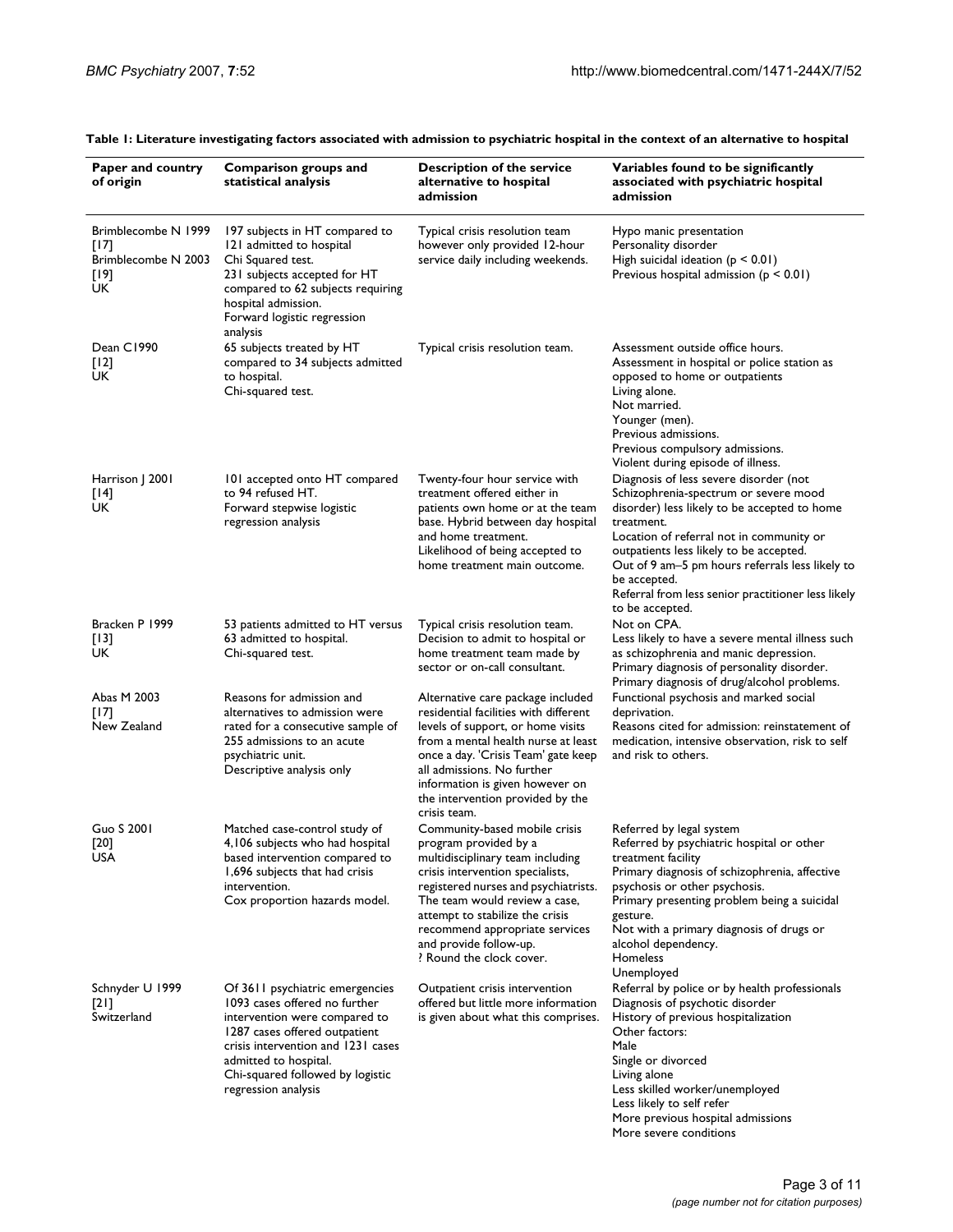| Slagg NB 1983<br>[18]<br><b>USA</b>   | Characteristics of three<br>dispositional groups of 50<br>randomly selected subjects each<br>were compared<br>Multivariate analysis and validated<br>in a second sample      | Outpatient crisis program, which<br>offers 6 visits, initiated within 24<br>hours of evaluation and program<br>attempts to link patients to<br>continuing treatment services if<br>appropriate.                                                                                                                                                                                                                                                                                                               | More psychologically impaired<br>Psychotic<br>Unlikely to self-refer<br>Educated<br>Unemployed<br>Expressing acting out behaviour |
|---------------------------------------|------------------------------------------------------------------------------------------------------------------------------------------------------------------------------|---------------------------------------------------------------------------------------------------------------------------------------------------------------------------------------------------------------------------------------------------------------------------------------------------------------------------------------------------------------------------------------------------------------------------------------------------------------------------------------------------------------|-----------------------------------------------------------------------------------------------------------------------------------|
| Segal S 1996<br>$[22]$<br><b>USA</b>  | Interviewed? non-psychiatric<br>Clinicians regarding their<br>disposition decisions of 425<br>patients attending psychiatric<br>emergency services.<br>Multivariate analysis | Less restrictive alternative<br>included supervised residential<br>placement, including a placement<br>with willing and responsible<br>relative, crisis housing, halfway<br>houses, board and care homes and<br>foster family care.                                                                                                                                                                                                                                                                           | Less engagement/cooperation with clinician<br>Referral by police                                                                  |
| Walsh SF 1986<br>$[15]$<br><b>USA</b> | Compared 30 Emergency housing<br>project (EHP) failures with 30 who<br>were maintained and treated at<br>the EHP<br>Bi-variate discriminate function<br>analysis             | The emergency housing project is<br>a short-term transitional<br>residential setting designed to<br>enable acutely ill psychiatric<br>patients to be treated in the<br>community as outpatients.<br>Housed in a single room<br>occupancy hotel staffed 24 hours a<br>day by mental health workers<br>supervised by a clinical social<br>worker. The goals include<br>psychological and social<br>stabilization of the patient. Median<br>length of stay is 11.2 days. Staff<br>does not supervise medication. | Use of illicit substances<br>Non-compliance with medication<br>Uncooperatively with agencies                                      |

**Table 1: Literature investigating factors associated with admission to psychiatric hospital in the context of an alternative to hospital**

HT-Home Treatment

(CMHTs) and a liaison team comprising of psychiatric nurses, a junior doctor and access to a consultant psychiatrist. The liaison team assesses any patient who attends the casualty department and is deemed to need mental health input. They operate between the hours of 8.00 am – 10.00 pm in the casualty department of the local general hospital. Two crisis houses, one women-only, were available as alternatives to hospital admission and were operating prior to the introduction of CRTs. The North Southwark sector was also served by a CMHT and out of hours liaison services at two local general hospitals. In addition there was an early intervention service for psychosis for the whole borough operating between 9.00 am and 5.00 pm. All the CRTs were multidisciplinary. The two Islington teams had junior doctors within the teams and senior medical input from local CMHT sector psychiatrists. The North Southwark service had a dedicated CRT consultant psychiatrist and a junior doctor on rotation from the local psychiatric training scheme within the team. All three teams provided 24 hour cover with a gatekeeping role, so that any patient assessed as requiring hospital admission could only be admitted if the CRT had agreed that home treatment was not feasible. The teams monitored symptoms, administered medication where necessary, identified and offered advice and help with social stresses that might be contributing to the crisis, and made appropriate follow-up arrangements with other local services once the crisis was resolving and discharge approaching. Patients could be seen twice daily if needed and were able to contact the CRT at any time. The CRTs arranged hospital admission if their intervention proved to be unsuccessful or the patient was deemed unsuitable for home treatment. The model implemented by all the teams essentially conformed to guidelines laid out by the Policy Implementation Guide [2]. The operation of CRTs has been described in more detail by Johnson [24].

#### *Sample*

The first Islington study was designed as a natural experiment comparing outcomes of patients presenting in crisis before and after the introduction of the South Islington CRT. Our study only included the group from the second phase of the study, who presented in crisis once the CRT had become available and begun to assess all patients presenting in crisis. No patient who met the criteria for being in crisis, as judged by an expert panel, was excluded [7]. The key features of the definition of crisis were that the person had to show deterioration in mental health or social functioning, and that this deterioration had led to concerns about their safety or the safety of others which were sufficiently great for an immediate change in clinical management to be required. The cohort of 123 patients used included in the current study was recruited over a 9 month period following the introduction of CRTs. Assessments were carried out on those identified as being in crisis immediately after identification of crisis, 6 weeks and 6 months afterwards.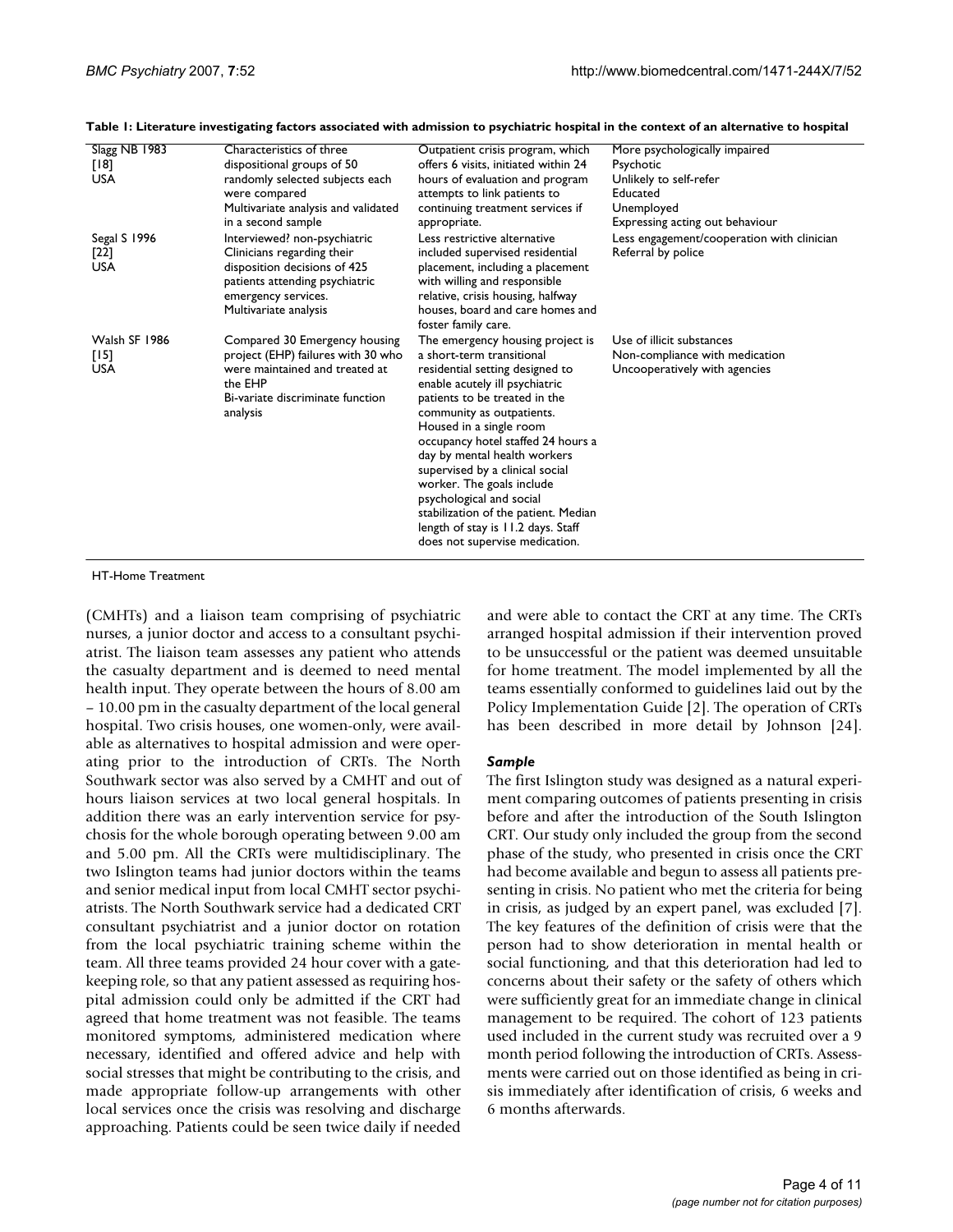The second Islington study from which patients have been drawn for the current analysis was the North Islington study [8], which used a randomised controlled trial design. Patients were eligible for the trial if they were resident in the study area and presented in a crisis severe enough for clinicians to judge that hospital admission was warranted. Further requirements were that *either* they had decision making capacity at the time of the crisis and consented to randomisation *or* that they lacked capacity, but had previously received information about the study and had not chosen to opt out in advance (1160 service users were contacted in advance, of whom exactly 100 opted out) *or* that they lacked capacity and had not already been informed about the study, but had a carer who was willing to give initial assent to their inclusion. Two hundred and sixty people were randomised during the recruitment period, while 104 were admitted to hospital without entering the study. The sample included in the analyses for the current paper consisted of the 135 participants who were randomised to the experimental group and whose care thus involved assessment by the CRT and intensive home treatment whenever feasible. This methodology was replicated in North Southwark where 100 patients were recruited to the experimental group. All three studies received local research ethics committee approval. In both studies those patients who had access to CRTs had significantly reduced admission rates compared to those who did not have access. For the South Islington study [7] admission rates at 6 weeks were reduced from 70% to 48% with a p-value of 0.002. In the randomised controlled study [8] hospital admission at 8 weeks was again significantly reduced in the experimental group with access to CRT (OR 0.19 95% CI 0.11–0.32). Neither studies showed any impact of CRT access on patients being admitted to hospital compulsorily.

#### *Data collection: explanatory variables*

Table 2 shows the baseline variables used for this study. These were obtained from the best available data source: patients supplied socio-demographic and clinical information when feasible, but this was supplemented by staff reports and case notes where interview information could not be obtained. The main presenting symptoms were identified and rated by staff, as was cooperativeness at time of assessment. Ratings of the severity of clinical and social problems were collected using the Health of the Nation Outcomes Scales (HoNOS, [25]). Current risk of self harm, violence, self-neglect with serious lack of caution or vulnerability from exploitation from others was evaluated using staff ratings on the Threshold Assessment Grid (TAG) [26] for the North Islington and North Southwark studies. In the South Islington study a set of structured questions on severity of risk, eliciting ratings on a five point scale encompassing no risk, mild risk, moderate risk and severe risk was used. For the purposes of this analysis, a rating of moderate risk on the scale used in South Islington was treated as equivalent to a rating of moderate risk on the TAG.

#### *Outcome measures*

The primary outcome measure on which analysis was based was whether the patient was admitted within 8 weeks of the initial crisis assessment. Secondary outcome measures were whether the patient was admitted within 6 months, whether the patient was admitted compulsorily under the 1983 Mental Health Act and bed days in hospital at both 8 weeks and 6 months.

#### *Analysis*

The choice of variables was based on previous literature, as reviewed in the introduction, with 3 further variables (risk of unintentional harm to self, for example through self neglect or incautious behaviour, risk from others and which crisis team was providing the service) chosen on clinical grounds as potentially important but not investigated in previous studies. All the variables used are shown in Table 2. The TAG variables relating to severity were not normally distributed in their initial form and were converted into binary variables indicating whether or not a risk of at least moderate severity was present.

Univariate tests (chi squared tests and t tests) were first used to compare those admitted and those not admitted by 8 weeks on each explanatory variable. Logistic regression was then used to test which variables retained an independent effect after adjustment for other explanatory variables. All analysis used STATA statistical software, version 8 (StatCorp, 2003). Less than 10% of the data were missing, but exclusion of all cases with missing data would nonetheless have resulted in substantial loss of data. To avoid this, we used multiple imputation, which fills in the missing values based on values of other variables and a missing at random assumption [27]. Unlike other methods of imputation, multiple imputation acknowledges uncertainty about the missing values by creating several imputed datasets. Each imputed dataset is analysed separately and the results are combined in a way that correctly allows for uncertainty about the missing values [28]. We generated five imputed datasets using the ice command [29], including all variables in Table 2 in the imputation model. We analysed the imputed data using the micombine command [29]. This logistic regression procedure was repeated for admission by 6 months and compulsory detention, and linear regression was used to analyse bed use.

# **Results**

The three data sets yielded a total of 379 cases. Twentyone had missing data for the primary outcome and were therefore dropped from the analysis. This represents just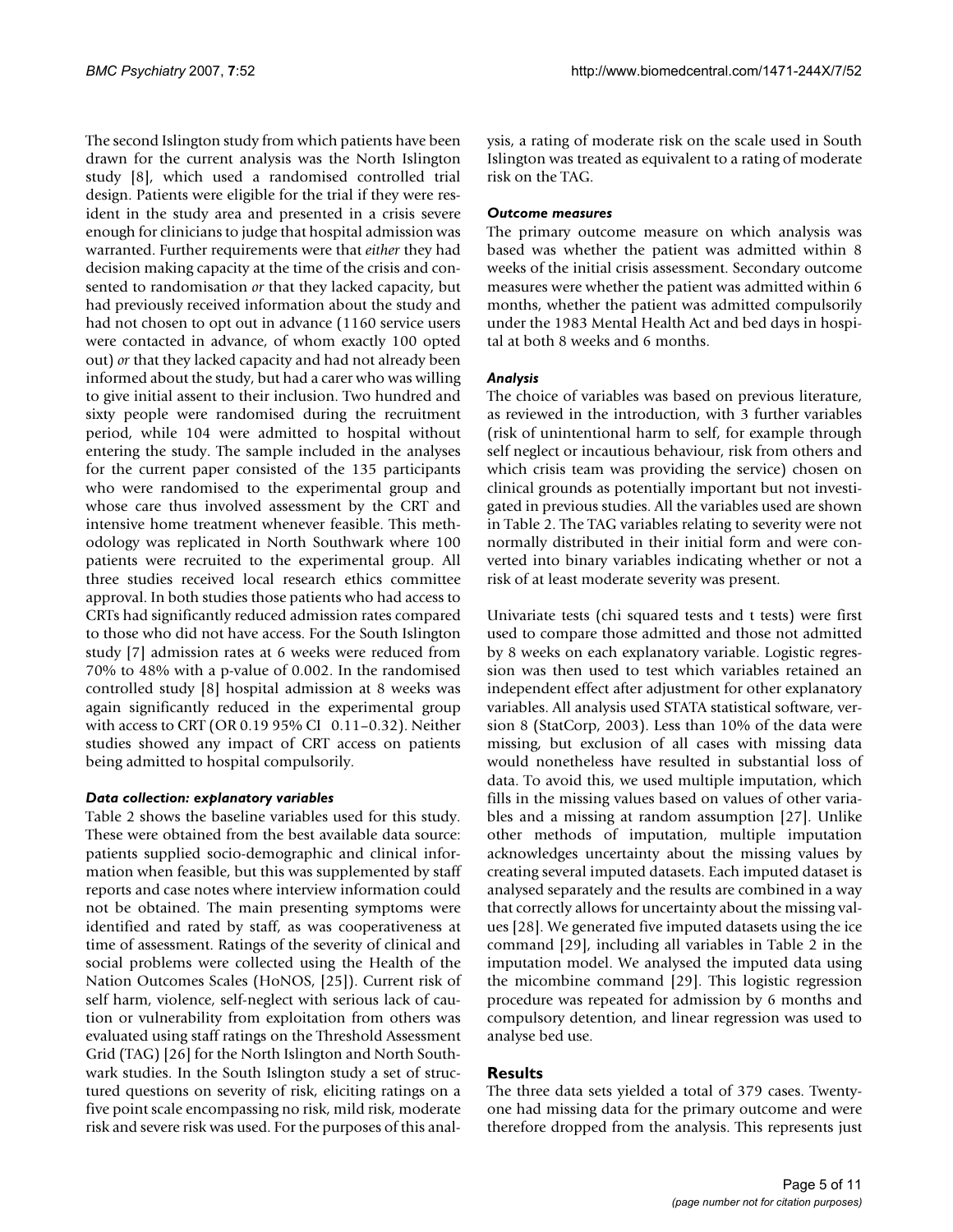| Table 2: Univariate associations between candidate variables and admission by eight weeks |  |  |  |
|-------------------------------------------------------------------------------------------|--|--|--|
|-------------------------------------------------------------------------------------------|--|--|--|

| Variable ( $N =$ for this analysis)                                                  | Percentage within each<br>category admitted at 8<br>weeks:- No. admitted/total<br>number in category $(\%)$ | Odds ratio for being admitted<br>at 8 weeks, (95% confidence<br>interval)      | p-value |
|--------------------------------------------------------------------------------------|-------------------------------------------------------------------------------------------------------------|--------------------------------------------------------------------------------|---------|
| Overall rate of admission to hospital within 8 weeks<br>(358)                        | 157/358 (44%)                                                                                               |                                                                                |         |
| Sex: male (358)                                                                      | 94/185 (51%)                                                                                                | $1.80(1.18 \text{ to } 2.75)$                                                  | 0.006   |
| Ethnic Group: (358)                                                                  |                                                                                                             |                                                                                |         |
| <b>White European</b>                                                                | 107/246 (44%)                                                                                               | Reference group                                                                | 0.07    |
| <b>Black Caribbean</b>                                                               | 11/29(38%)                                                                                                  | $0.79$ (0.36 to 1.75)                                                          |         |
| <b>Black African</b>                                                                 | 26/42 (62%)                                                                                                 | 2.11 (1.08 to 4.13)                                                            |         |
| <b>Black Other</b>                                                                   | 5/11(46%)                                                                                                   | $1.08$ (0.32 to 3.64)                                                          |         |
| Asian                                                                                | 6/17(35%)                                                                                                   | 0.71 (0.25 to 1.98)                                                            |         |
| Mixed or other                                                                       | $2/13$ (15%)                                                                                                | 0.24 (0.05 to 1.09)                                                            |         |
| Homeless including temporary accommodation (353)                                     | 17/32 (53%)                                                                                                 | 1.52 (0.73 to 3.15)                                                            | 0.26    |
| Living alone, including with children under 18 years<br>but no adults (357)          | 86/203 (42%)                                                                                                | 0.88 (0.58 to 1.34)                                                            | 0.56    |
| <b>Employed (including voluntary or sheltered</b><br>employment, studying) (358)     | 36/74 (49%)                                                                                                 | $1.28$ (0.76 to 2.13)                                                          | 0.35    |
| Comorbid substance misuse (345)                                                      | 62/141 (44%)                                                                                                | $1.08$ (0.70 to 1.66)                                                          | 0.74    |
| Psychiatric admission in past two years (355)                                        | 60/115 (52%)                                                                                                | $1.67$ (1.06 to 2.61)                                                          | 0.03    |
| History of being compulsorily admitted (346)                                         | 75/141 (53%)                                                                                                | 2.06 (1.33 to 3.18)                                                            | 0.001   |
| On CPA (see table 2 footnote?)                                                       | 74/176 (42%)                                                                                                | 0.85 (0.56 to 1.29)                                                            | 0.44    |
| Moderate or severe ratings by staff regarding: (357)                                 |                                                                                                             |                                                                                |         |
| Risk of deliberate self harm                                                         | 53/144 (37%)                                                                                                | $0.61(0.40 \text{ to } 0.94)$                                                  | 0.025   |
| Risk of unintentional self harm (e.g. through self neglect)                          | 59/96 (62%)                                                                                                 | 2.65 (1.64 to 4.29)                                                            | < 0.001 |
| Risk from others (e.g. through assault, exploitation by others)                      | 61/120(51%)                                                                                                 | 1.52 (0.98 to 2.36)                                                            | 0.06    |
| Risk of harm to others Presenting symptoms in crisis<br>(358)                        | 68/110 (62%)                                                                                                | 2.87 (1.81 to 4.57)                                                            | < 0.001 |
| Psychotic symptoms                                                                   | 112/213(53%)                                                                                                | 2.46 (1.58 to 3.84)                                                            | < 0.001 |
| Depressive symptoms                                                                  | 61/172 (36%)                                                                                                | $0.52$ (0.34 to 0.79)                                                          | 0.002   |
| <b>Manic symptoms</b>                                                                | 36/67 (54%)                                                                                                 | 1.63 (0.96 to 2.78)                                                            | 0.07    |
| Uncooperative with process of arranging and carrying<br>out initial assessment (350) | 59/76 (78%)                                                                                                 | 6.98 (3.85 to 12.66)                                                           | < 0.001 |
| Violence in two years before crisis (343)                                            | 52/91 (57%)                                                                                                 | 2.10 (1.30 to 3.41)                                                            | 0.003   |
| Deliberate self harm in past two years (351)                                         | 43/121 (36%)                                                                                                | $0.63$ (0.40 to 1.00)                                                          | 0.05    |
| Assessment carried out in Accident and Emergency<br>department (357)                 | 60/127 (47%)                                                                                                | 1.23 $(0.79 \text{ to } 1.90)$                                                 | 0.36    |
| Assessment carried outside office hours (340)                                        | 66/119 (56%)                                                                                                | 2.11 (1.34 to 3.32)                                                            | 0.001   |
| Referred by police (358)                                                             | 26/39 (67%)                                                                                                 | 2.87 (1.42 to 5.79)                                                            | 0.003   |
| Self-referral (358)                                                                  | 46/140 (33%)                                                                                                | 0.47 (0.30 to 0.73)                                                            | 0.001   |
| Primary or secondary diagnosis of personality<br>disorder (348)                      | 18/46 (39%)                                                                                                 | 0.83 (0.44 to 1.56)                                                            | 0.56    |
| Crisis team available to patient (358):                                              |                                                                                                             |                                                                                |         |
| North Islington team (135)                                                           | 29/135 (22%)                                                                                                | reference                                                                      | <0.001  |
| South Islington team (123)                                                           | 63/123 (51%)                                                                                                | 3.84 (2.23 to 6.60)                                                            |         |
| North Southwark team (100)                                                           | 65/100 (65%)                                                                                                | 6.79 (3.80 to $12.14$ )                                                        |         |
| Characteristic                                                                       | Mean and standard deviation<br>for whole group                                                              | Mean difference between<br>those admitted at 8 weeks and<br>those not admitted | p-value |
| Mean Age (358)                                                                       | 38.0(12)                                                                                                    | 1.88 (-0.63 to 4.38)                                                           | 0.14    |
| <b>Severity of clinical and Social Problems:</b>                                     |                                                                                                             |                                                                                |         |
| HoNOS total symptom severity (343)                                                   | 5.0(2.0)                                                                                                    | $-0.11$ ( $-0.54$ to $0.31$ )                                                  | 0.60    |
| HoNOS total social problem severity (344)                                            | 6.6(4.6)                                                                                                    | $-1.84$ ( $-2.81$ to $-0.88$ )                                                 | 0.001   |

over 5% of the total. Amongst the 358 cases analysed, the number of missing cases per variable ranged from 0 to 18, with no missing data at all for 10 variables. These missing data were imputed as described above. Data are available on timing of admission for 129 of the 157 people who became in-patients during the first 8 weeks of follow-up. Of this group, 90 (70%) were admitted within 24 hours of the assessment, 16 (12%) between 1 and 7 days in the community and 23 (18%) after at least 7 days in the community.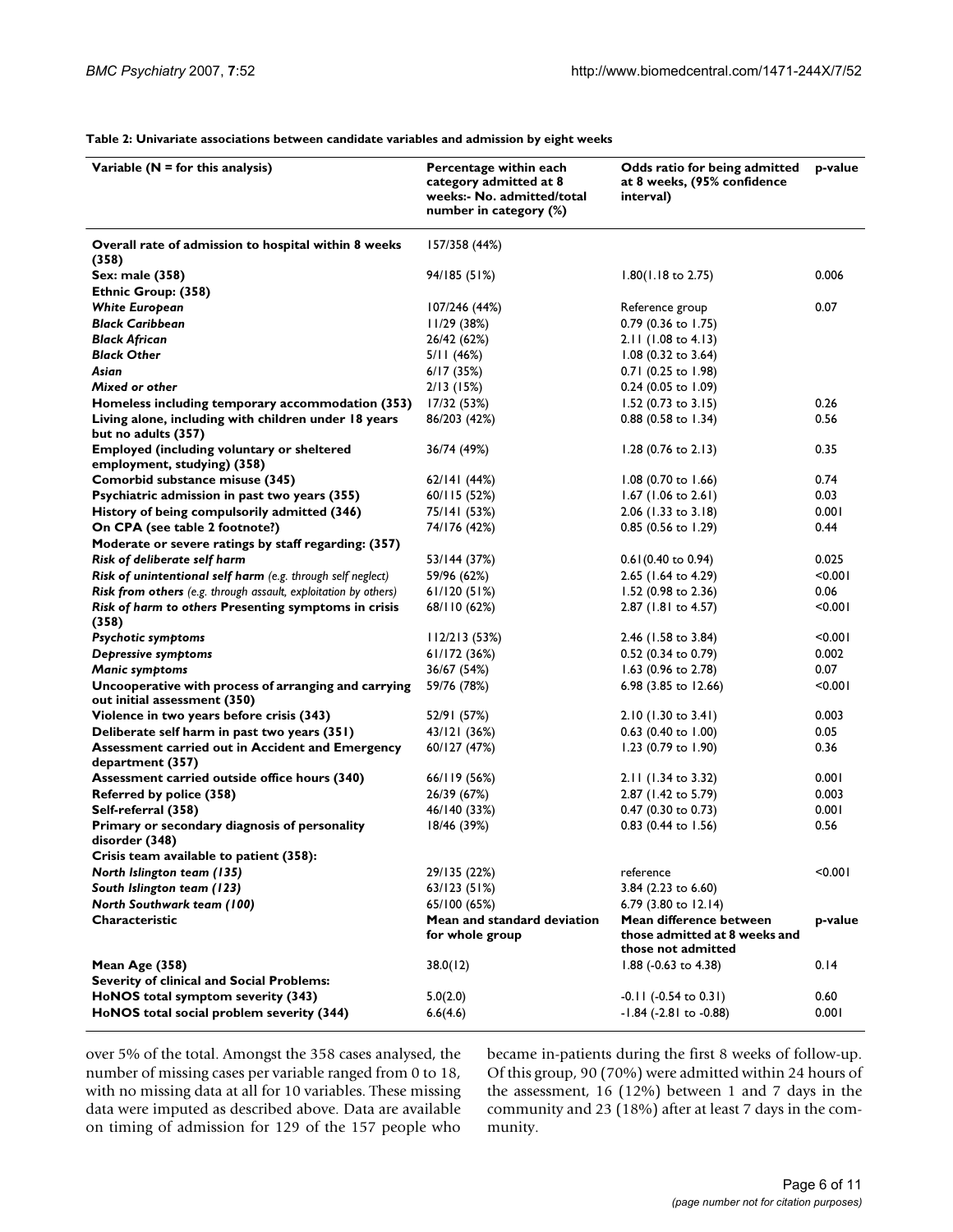Table 2 shows the results of univariate analyses relating to admission within 8 weeks. It should be noted that no adjustment has been made for multiple testing. A large number of the candidate variables were associated with admission on these analyses. Risk of admission was highly associated with which of three CRTs the patient had access to, with those covered by the North Islington team significantly less likely to be admitted. The highest admission rate (78%) was for patients rated by staff as uncooperative with the process of arranging and carrying out the initial assessment. People with psychotic symptoms as a presenting problem had an increased admission risk, while depressive symptoms were associated with lower admission risk. Patients at risk of deliberate self harm were less likely than others to be admitted, while those at risk of violence or unintentional harm to self (i.e. self neglect or reckless behaviour) had higher admission rates. Males were more likely to be admitted, as were members of the Black African (but not Black Caribbean or Black Other) ethnic group. Social problems (HoNOS ratings) and a prior history of being admitted were associated with greater likelihood of admission. Self-referral was associated with a lower admission rate, while police referral was associated with greater likelihood of admission.

Table 3 shows the results of logistic regression analysis, with the variables listed in Table 2 entered simultaneously. The patients under the care of the North Islington team remained less likely to be admitted than the others. Those described by staff as uncooperative with the process of arranging the initial assessment were also much more likely to be admitted. Further significant associations at the  $p = 0.05$  level were with assessment outside normal working hours, assessment in the casualty department, and a moderate or severe risk of unintentional harm to self (for example through self neglect). Being younger and having a previous history of being detained under the Mental Health Act were also significantly associated with admission. The regression was also repeated without uncooperativeness, a potential proxy for hostility and risk of violence: the main change was that a highly significant association now emerged between staff-rated risk of violence and a higher risk of admission (odds ratio: 3.87, 95% confidence intervals 1.73 to 8.67, p = 0.001).

Table 4 shows results for multivariate analyses using the secondary outcomes. At 6 months the independent factors associated with hospital admission remained broadly similar to those at 8 weeks. Moderate to severe risk of harm to others was associated with admission at 6 months but not at 8 weeks. Assessment outside normal working hours and previous detention under the Mental Health Act were, however, no longer significantly related to admission at 6 months. Bed use at 8 weeks and 6 months again gave similar findings. Greater bed use was associated with treatment under the South Islington team, uncooperativeness, assessment in the casualty department, risk of unintentional harm to self and of harming others. There was no longer a significant difference in bed use between the North Southwark and North Islington CRTs by 6 months.

The set of variables associated with compulsory detention in hospital was somewhat different from that associated with admission in general. Casualty department assessment and uncooperativeness were associated with this outcome, as with admission generally, but other variables strongly associated with compulsory detention were Black African ethnic group, referral by the police and a previous history of compulsory detention.

# **Discussion**

# *Limitations*

This study incorporated data collected from three different studies using methods that were not identical, although the core set of measures was largely the same. Recruitment methods differed between the South Islington study and the other two, probably resulting in fewer

| Table 3: Significant results of multivariate analysis for primary outcome of admission in 8 weeks |  |  |
|---------------------------------------------------------------------------------------------------|--|--|
|                                                                                                   |  |  |

| Variable                                                                 | Odds ratio for<br>being admitted at 8 weeks             | 95% confidence<br>interval | p-value |
|--------------------------------------------------------------------------|---------------------------------------------------------|----------------------------|---------|
| Age per increasing year                                                  | 0.97 per year (greater admission risk with younger age) | $0.95$ to $1.00$           | 0.04    |
| Previous compulsory admission                                            | 2.64                                                    | 1.07 to 6.55               | 0.04    |
| Moderate or severe risk of unintentional self<br>harm vs no or mild risk | 2.93                                                    | $1.42$ to 6.05             | 0.004   |
| Uncooperative with assessment                                            | 10.25                                                   | $4.20$ to $24.97$          | < 0.001 |
| <b>Referral from Accident and Emergency</b><br>department                | 3.12                                                    | 1.55 to 6.26               | 0.001   |
| Referral outside usual office hours                                      | 2.34                                                    | $1.11$ to 4.94             | 0.03    |
| South Islington Crisis Team vs North Islington<br><b>Crisis Team</b>     | 9.00                                                    | 3.74 to 21.63              | < 0.001 |
| North Southwark Crisis Team vs North Islington<br><b>Crisis Team</b>     | 9.79                                                    | 4.20 to 22.80              | < 0.001 |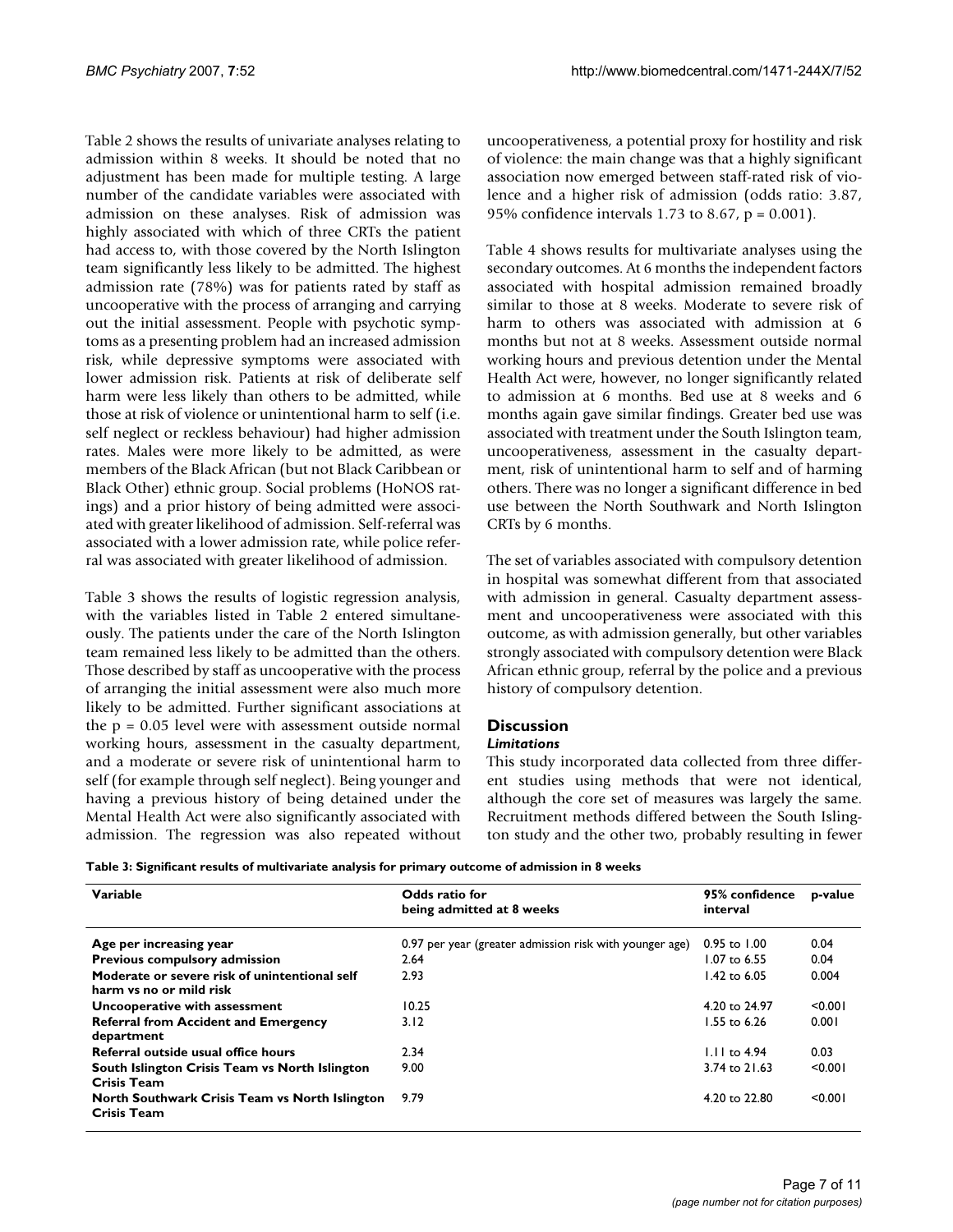| Variable                                 | <b>Admission in 6</b><br>months after crisis |           | Bed usage in 8<br>weeks after crisis               |                | Bed usage in<br>6 months after crisis                           |           | <b>Compulsory admission</b><br>in 6 months after crisis |           |
|------------------------------------------|----------------------------------------------|-----------|----------------------------------------------------|----------------|-----------------------------------------------------------------|-----------|---------------------------------------------------------|-----------|
|                                          | <b>OR + 95% CI</b>                           | p-value   | Mean difference in days<br>between groups + 95% CI | p-value        | Mean difference in days<br>between groups + 95% Cl <sup>2</sup> | p-value   | OR + 95% CI                                             | p-value   |
| Risk of unintentional harm to<br>self    | 2.91 (1.37 to 6.19)                          | 0.005     | 7.43 (3.31 to 11.55)                               | < 0.001        | 12.65 (2.48 to 22.81)                                           | 0.02      | <b>NS</b>                                               | <b>NS</b> |
| <b>Risk of harm to others</b>            | 2.46 (1.03 to 5.88)                          | 0.04      | 6.08 (1.22 to 10.93)                               | 0.01           | 16.31 (4.57 to 28.04)                                           | 0.007     | <b>NS</b>                                               | <b>NS</b> |
| <b>Assessed in casualty</b>              | 2.85 (1.41 to 5.73)                          | 0.003     | 5.85 (1.90 to 9.80)                                | 0.004          | 9.87 (0.03 to 19.71)                                            | 0.05      | 2.97 (1.07 to 8.29)                                     | 0.04      |
| Uncooperative with initial<br>assessment | 17.70 (6.28 to 49.90)                        | < 0.001   | 12.20 (7.39 to 17.00)                              | < 0.001        | 19.28 (7.47 to 31.08)                                           | 0.002     | 13.74 (5.15 to 36.71)                                   | < 0.001   |
| <b>South Islington CRT</b>               | 7.34 (3.17 to 17.00)                         | < 0.001   | 6.92 (2.50 to 11.33)                               | 0.002          | 17.05 (6.19 to 27.90)                                           | 0.002     | <b>NS</b>                                               | <b>NS</b> |
| <b>North Southwark CRT</b>               | 8.19 (3.58 to 18.72)                         | < 0.001   | 7.39 (2.58 to 12.19)                               | 0.003          | <b>NS</b>                                                       | <b>NS</b> | <b>NS</b>                                               | <b>NS</b> |
| Age (per increasing year)                | 0.97 (0.95 to 1.00)                          | 0.04      | <b>NS</b>                                          | <b>NS</b>      | <b>NS</b>                                                       | <b>NS</b> | <b>NS</b>                                               | <b>NS</b> |
| <b>Previously sectioned</b>              | <b>NS</b>                                    | <b>NS</b> | <b>NS</b>                                          | <b>NS</b>      | <b>NS</b>                                                       | <b>NS</b> | 5.10 (1.52 to 17.07)                                    | 0.008     |
| <b>Referred by police</b>                | <b>NS</b>                                    | <b>NS</b> | <b>NS</b>                                          | N <sub>S</sub> | <b>NS</b>                                                       | <b>NS</b> | 6.58 (1.84 to 23.61)                                    | 0.004     |
| <b>Black African ethnic group</b>        | <b>NS</b>                                    | <b>NS</b> | <b>NS</b>                                          | N <sub>S</sub> | <b>NS</b>                                                       | <b>NS</b> | 4.18 (1.34 to 12.97)                                    | 0.01      |

NS = Not significant

 $^{\rm l}$ Variables only appear in this table if they produced a significant result at p < 0.05 in at least one of the analyses.

 $^2$ A mean difference > 0 indicates that the characteristic listed was associated with an increased number of bed days.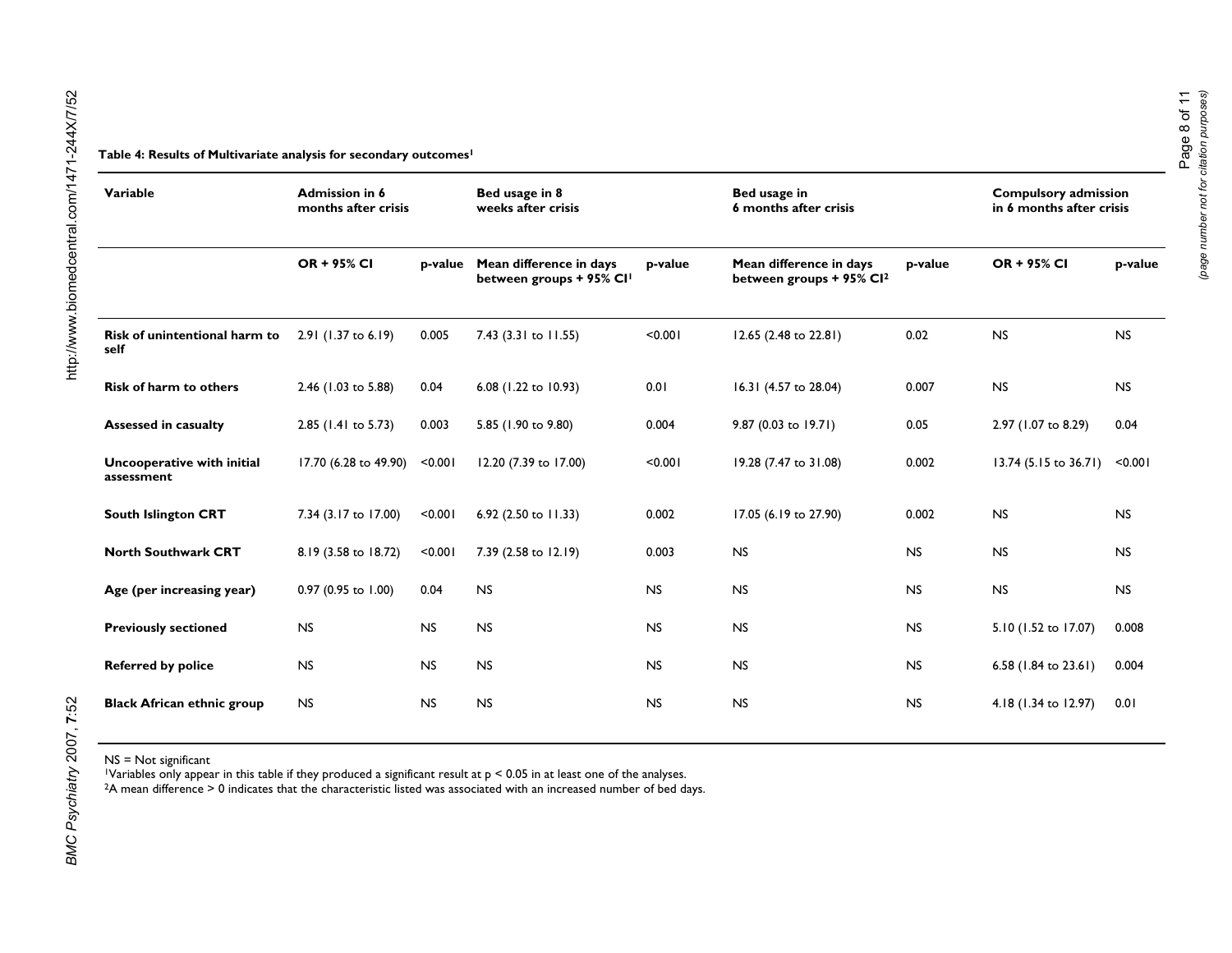exclusions of severely ill patients in South Islington than elsewhere. Thus the comparison between teams should be treated with considerable caution, even though adjustment has been made for some of the baseline differences that may have resulted from different methods of recruitment. We tested a comprehensive set of variables informed by literature or based on clinical grounds. However, some important variables may have been omitted. Recognised standardised measures were used for ratings of the severity of symptoms and social problems and of risks, but these scales are very broad and global, and more differentiated and sensitive measures of domains such as psychotic symptom severity might have yielded significant associations. The imputation of some missing values (no more than 6% of values for any variable) should be noted. It should also be noted that all findings are associations only: causality cannot necessarily be assumed.

Finally it should be mentioned that this study was carried out in inner city London which represents an area of high deprivation with a transient and cosmopolitan population. The combination of a greater severity of illness and rootlessness means that this population is not typical of the UK as a whole [30]. The high local density of large general hospitals with very busy casualty departments and the high local threshold for admission are each factors which may influence local CRT practices.

# *Findings*

Our findings identify factors that may limit CRTs' capacity to treat people at home. They also suggest that some factors expected in theory to limit considerably scope for home treatment may not in fact do so.

# *Service delivery*

One consistent determinant was the particular CRT delivering the service. The difference in recruitment methods discussed above must be noted: even with adjustment for some baseline differences, there may be residual differences, especially between the unselected South Islington sample and the others, that may account for some of the differences found. The areas are socio-demographically fairly similar, but the possibility that differences in catchment area populations or in other aspects of the mental health service system, especially the availability in Islington of crisis houses, may account for differences. The differences found nonetheless raise questions about variations in practice and in admission thresholds between teams, and whether different implementations of the CRT model may produce substantially different results in terms of preventing admission. The content of the CRT model has not been specified in detail, so that it is perhaps best regarded as a service delivery vehicle than as a method of treatment. We need more detailed investigation of the working practices of CRTs and how these influence the effective prevention of admission. A further potentially important factor is the extent to which teams permit patients to choose to go to hospital if this is their preference. Current formulations of the model suggest that home treatment should be delivered whenever feasible and economic pressures certainly favour avoidance of admission, but the increasing emphasis on allowing service users choice conflicts with these imperatives. Participation in a randomised controlled trial may have placed staff under particular pressure to prevent admission wherever possible.

# *Context of assessment*

The location of assessment also influences whether patients are admitted to hospital. Those being assessed in casualty departments were more likely to be admitted after adjustment for all other baseline variables. Possible reasons for this include casualty department time pressures, or the expectation of patients presenting to casualty departments that they will be admitted. Unmeasured differences in symptom severity are another possibility. The casualty department environment may also be one which promotes admission: clinicians are unable to assess patients' home environments and their ability to maintain order there and to cope with daily activities. A more confident appraisal of patients' coping abilities in the community and of their support networks may be possible in patients' homes, encouraging clinicians to opt for home treatment. The environment of the casualty department may also influence patients' behaviour. Our finding regarding casualty department assessments suggests that assessment at home is desirable wherever possible; even following initial attendance to the casualty department. Patients assessed outside usual office hours were also more likely to be admitted to hospital within 8 weeks of the crisis. This might be due to undetected differences in psychopathology, as assessments may take place out of hours because of greater perceived urgency. Lower staffing levels, more junior staff and lack of other resources are other possible explanations.

# *Patient characteristics and past history*

With regards to the characteristics of the patients, the strongest and most consistent finding was that patients who had not been cooperative with the process of arranging the initial assessment were much more likely to be admitted: this association was much stronger than with any clinical variables, suggesting that patients' willingness to engage with services is likely to be the most important single determinant of whether home treatment is feasible. Risk of unintentional self-harm was also a risk factor for admission: self neglect may be more readily manageable with 24-hour staff in hospital than in a home setting. Risk to others also increased risk of admission, reflecting greater caution in managing patients who may be a danger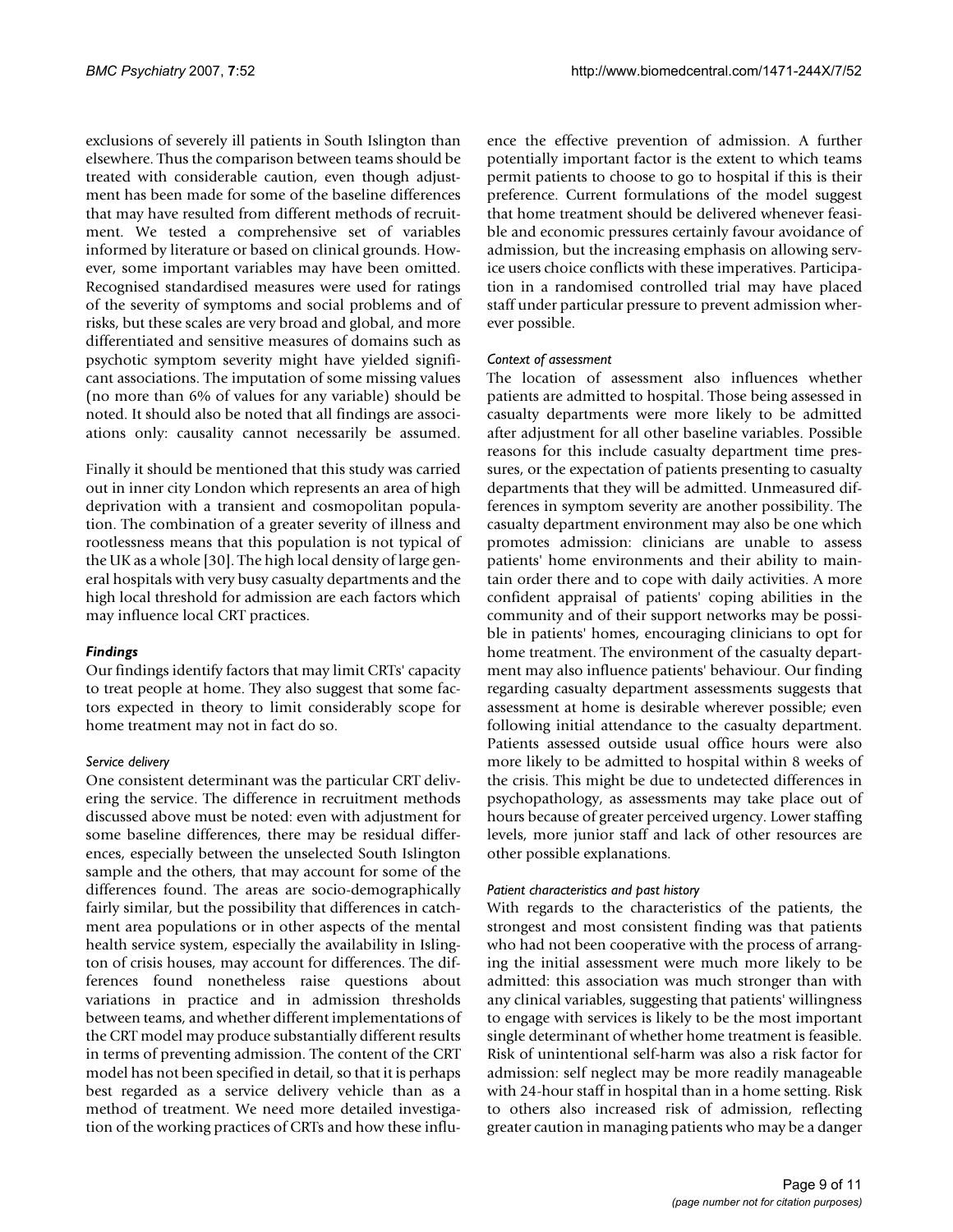to others or difficulties with home management because of perceived risk to staff. The association between past history of being sectioned under the mental health act and admission suggests that past patterns of crisis management may be difficult to change, although no statistically significant independent association was found between admission in the past 2 years and admission following the crisis.

#### *Negative findings*

Comparing our findings with previous studies, there were also some noteworthy negatives. Diagnostic variables did not contribute to likelihood of admission in the final model, and patients with manic presentations, current psychotic symptoms, comorbid substance misuse and personality disorders were all managed at home in substantial numbers. Living alone was also unrelated to risk of admission: while home treatment may be easier for people who have a support network, the impact of introducing a CRT may be greater for a patient who has little other support. Ethnic group also had no clear association with risk of admission when adjustment was made for other variables. Numbers were not large enough to draw any definitive conclusions, but this provides at least some preliminary encouragement that the CRT model may be applicable to people from a range of backgrounds. However, the higher rate of admission for the Black African group, significant on univariate analysis, together with this group's increased risk of compulsory admission, suggests a need to pay particular attention to the needs of this group in future planning of crisis services.

#### *Compulsory admissions*

Factors associated with compulsory detention were somewhat different from the others. This was the one outcome not associated with which team treated the patient, suggesting that variations between teams related more to voluntary than compulsory admission. It was also a variable on which ethnic group had a large impact: while in past studies Black Caribbean patients have appeared at greater risk of coercive treatment, we found no evidence of this, but did find an association between Black African group and risk of being compulsorily detained. Which CRT was involved did not influence likelihood of compulsory admission, perhaps not surprisingly given that the Islington studies suggested that overall the impact on admissions was on voluntary rather than compulsorily detained patients [7,8].

#### *Future service delivery and research*

In future research regarding CRTs, greater investigation of the mechanisms underlying these differences in admission rate would be of interest. Analysis of the process of decision making in the early management of crises may enhance understanding of the variations described. Some of the risk factors for admission are potentially amenable to change: for example, avoiding initial assessments in the casualty department might prevent some admissions. A greater understanding is also desirable of patients' views and the factors that make some of them unwilling to cooperate with assessment. In our sample, only a small number of patients were admitted after a week or more of community management, so that there was relatively little scope for examining the characteristics of this group for whom a substantial period of home treatment appears to have failed to prevent admission: focusing on them may be of interest in future investigations. With regard to implications for in-patient wards, this study suggests that the group admitted despite the availability of home treatment is likely to be a relatively challenging one, with high representation of young patients who are unwilling to cooperate with care and pose risks of self neglect or harm to others. In-patient staff is thus likely to require substantial support and training, and good staffing levels in order to manage these groups. The effects on in-patient services of the introduction of intensive home treatment have yet to be examined. Finally, identifying the characteristics of patients who are not successfully managed by home treatment allows consideration of other alternatives to admission that may meet their needs better. For example, residential alternatives to admission, such as crisis houses, may be better placed than CRTs to manage the needs of those who neglect themselves.

# **Conclusion**

The type of CRT support, the context of assessment and patient characteristics are all factors that appear to influence whether a patient in crisis is successfully treated in the community. Identifying these features has implications for future development of CRT and inpatient provision and of other alternatives to admission.

# **Competing interests**

The author(s) declare that they have no competing interests.

# **Authors' contributions**

MC +SJ had the concept and design for the paper. They conducted the main analysis and interpretation of data and drafted the manuscript.

JB, AS, IW, GT, FN, SP, JH, NM and PB all made substantial contributions to the design of the paper, interpretation of data and revised for important intellectual content.

In addition FN and AS made significant contributions to data acquisition and IW made a substantial contribution to data analysis.